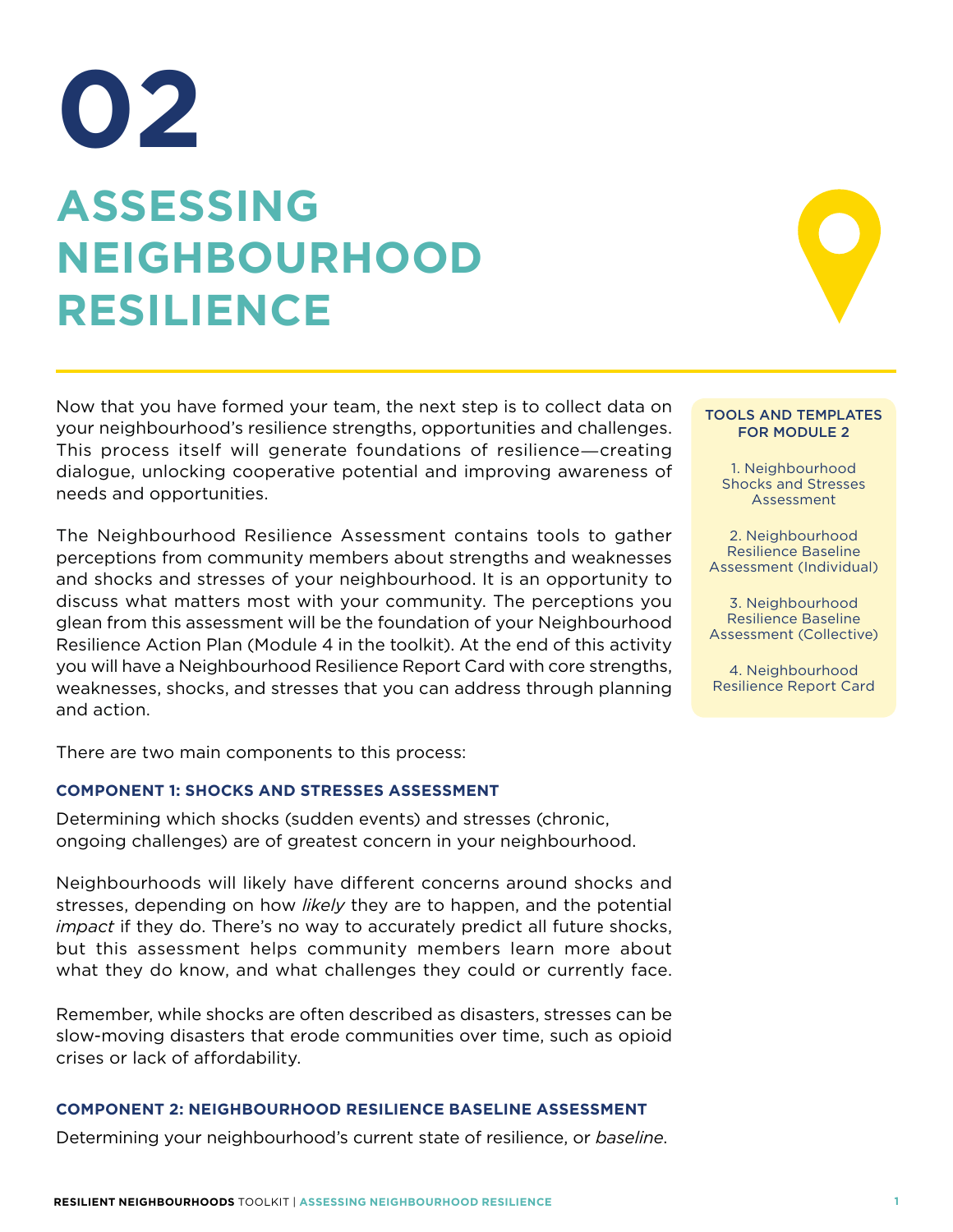This tool is designed to understand community perceptions of the conditions foster resilience in the neighbourhood.

Some of the most important foundations of community resilience are:

- 1. **Community teamwork** people pursuing common goals, sharing, communicating, cooperating and learning;
- 2. **Community structures, networks and organizations**  groups of individuals that weave the social fabric of the neighbourhood, and;
- 3. **Personal resilience of community members** individual values, perseverance and access to resources.

## **BASELINES AND QUALITATIVE INDICATORS**

A baseline provides a reference point for the condition of something at a moment in time. This assessment focuses on establishing a baseline of resilience within your community, which allows you to track changes over time and determine their size and direction (whether they are improving or degrading).

Information is gathered through survey questions answered by community members. However, a community may decide to include quantitative (e.g., # of hospitals) questions―which can largely be done through *Mapping Neighbourhood Resilience* (Module 3) of this toolkit.

## **ASSESSMENT PROCESS**

#### **STEP 1: CHOOSE YOUR SCOPE**

Decide the specific population or geographical area you hope to assess and determine who or what is within the scope of your assessment.

Some questions to help this include:

- What is your organization's mission and who do you serve day-to-day?
- Does your organization serve a specific population or demographic (like women or seniors)? Or does your organization serve an area within the neighbourhood?
- Will you also survey staff and volunteers of your organization, or just service users?
- If your organization serves a geographic area, will you survey people throughout the neighbourhood? Or will you choose a smaller area around your facility like a 10 block radius?

Make sure you consider how to ensure different groups within the community have the opportunity to participate. For example, some people may not use email, or a segment of the population may not speak English. Understanding the demographics of your community will help you design an appropriate assessment process.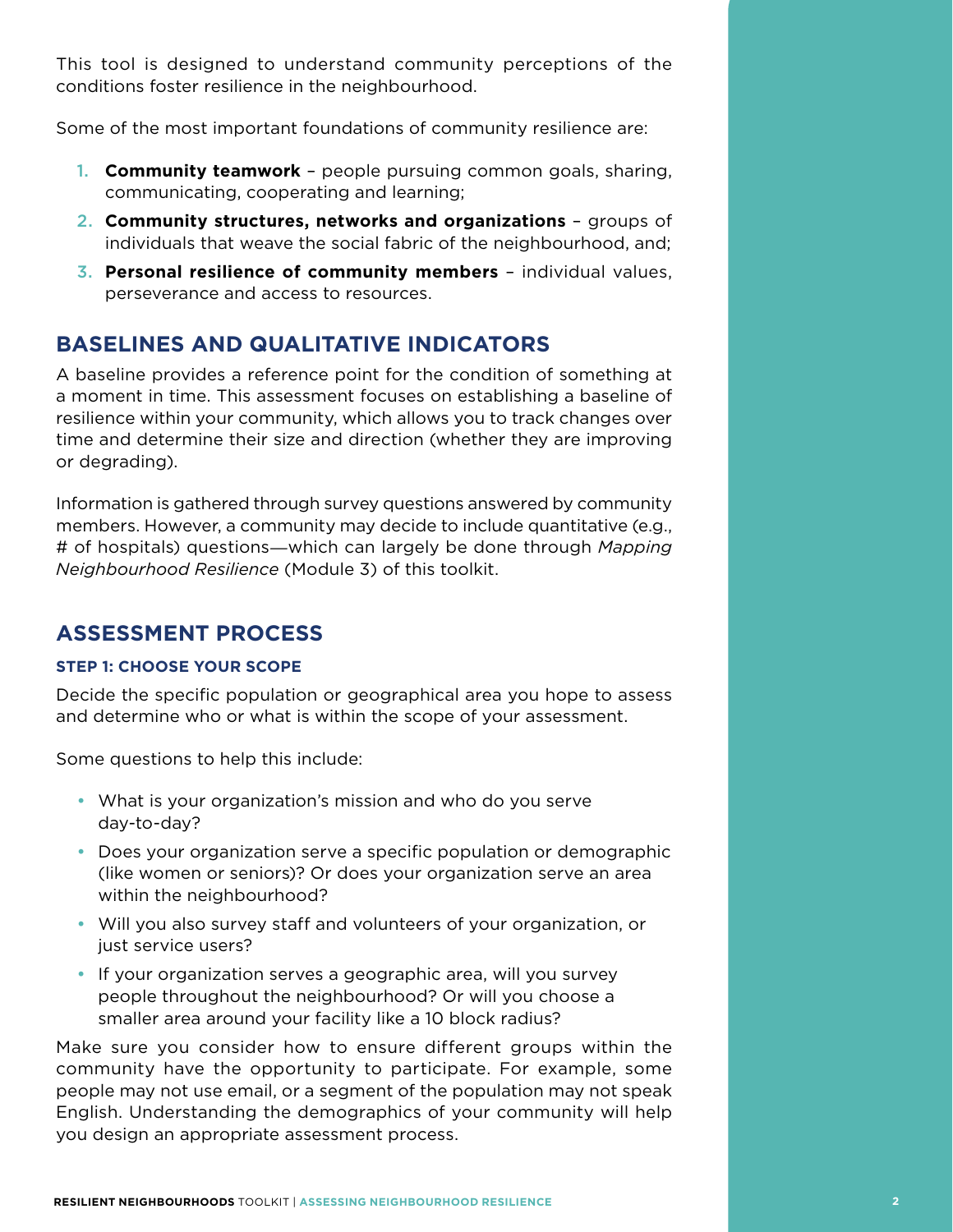#### **STEP 2: DECIDE HOW YOU WILL CONDUCT THE ASSESSMENT AND DETERMINE QUESTIONS**

Next, consider how best to gather information from community members. Think of how you will reach the most people and consider how representative of the community those people are. It may be useful to use more than one method. Of course, it is impossible to survey every single person, but an attempt should be made to ensure that the range of community perspectives and experiences will be represented by the responses.

You may also wish to ensure specific people participate because they have particular knowledge or expertise about an issue. These people may be community leaders, neighbourhood members, professionals or representatives of other community organizations.

Some options for collecting responses may include:

- In-person interview or interviews
- Online survey
- Paper survey
- Door-to-door survey
- Workshop
- Informal conversations at events

When deciding which method of evaluation to use, consider the time and resources it will take to gather, enter and analyze responses. Consider whether you will need to print materials, book meeting rooms, or offer translation or child care services.

Your assessment should contain two parts (see Appendix for editable templates):

- 1. The **Shocks and Stresses Assessment**: These questions gather important community perspectives to help you create high-level goals and objectives in your action plan, and will support your Disaster Support Hub planning in step 5 of this toolkit.
- 2. The **Neighbourhood Resilience Baseline Assessment**. There are two sets of questions to choose from when designing the assessment. One asks respondents about their frequency of participation in events, the other asks participants to evaluate their neighbourhood to the best of their knowledge. Decide which type of survey you would like to conduct and shorten the assessment to a short-list of questions (known as indicators) which are most important for capturing attributes of resilience for your neighbourhood.

Each of the Assessment Tools ends with a long-form response question to learn more about what people in your neighbourhood value most.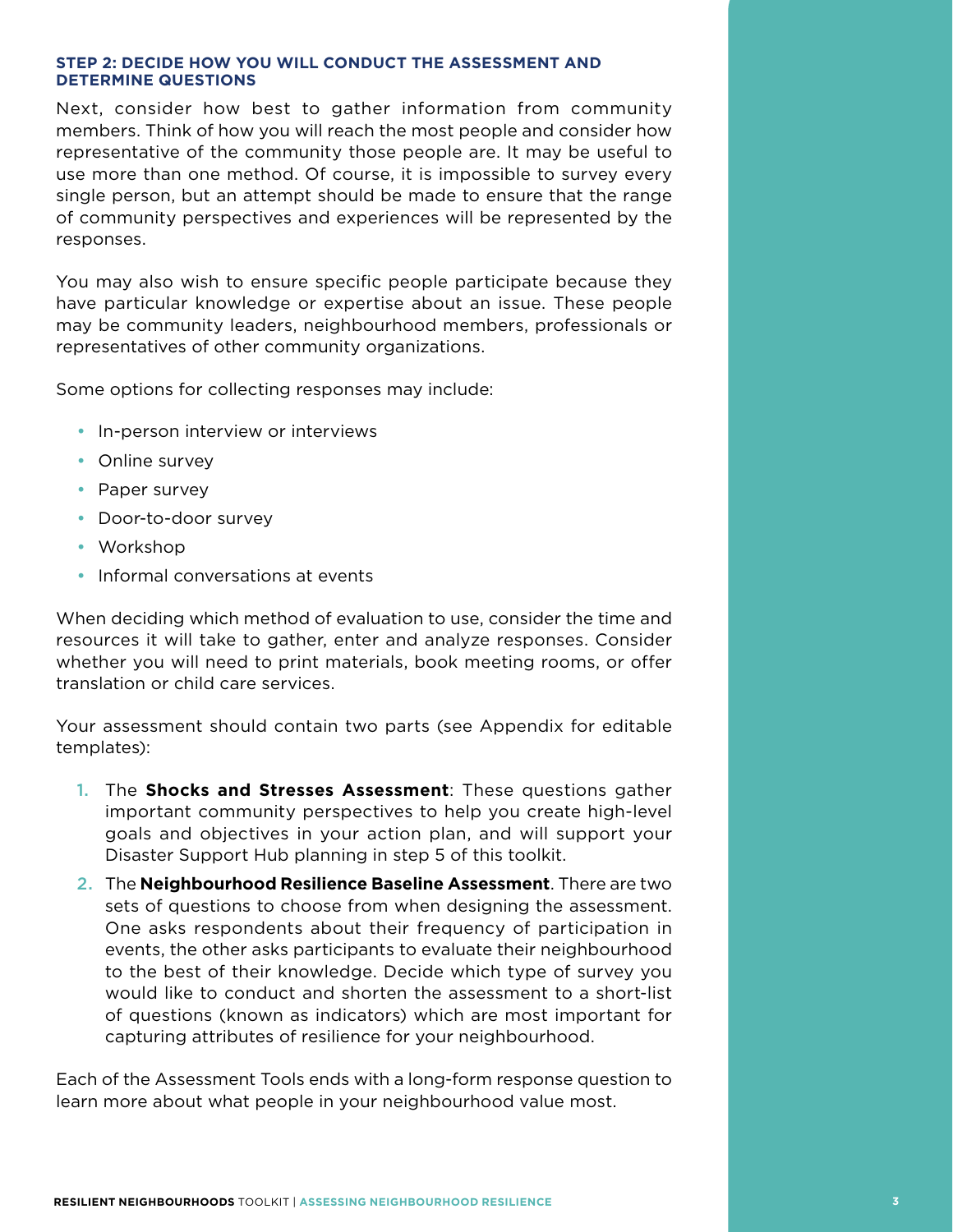Below are key considerations when drafting the list of survey questions:

- Select a few (2-3) questions from each of the *Resilience Dimensions (see below)*. Choose questions that are most important to your organization and neighbourhood. Revise or add to these questions, as needed.
- Keep it relatively short and simple―the less time it takes to complete, the more likely people are to complete it. We suggest using around 21 questions total.
- Test the survey questions with colleagues or friends to ensure questions are easily understood and to determine how long it takes to complete the survey.
- Change the ranking system if you need to—some organizations may choose to use a scale of 1-4. **Tip:** Avoid odd-numbered scales as respondents are likely to choose the middle response instead of thinking more critically about their answer.



### **NEIGHBOURHOOD RESILIENCE DIMENSIONS**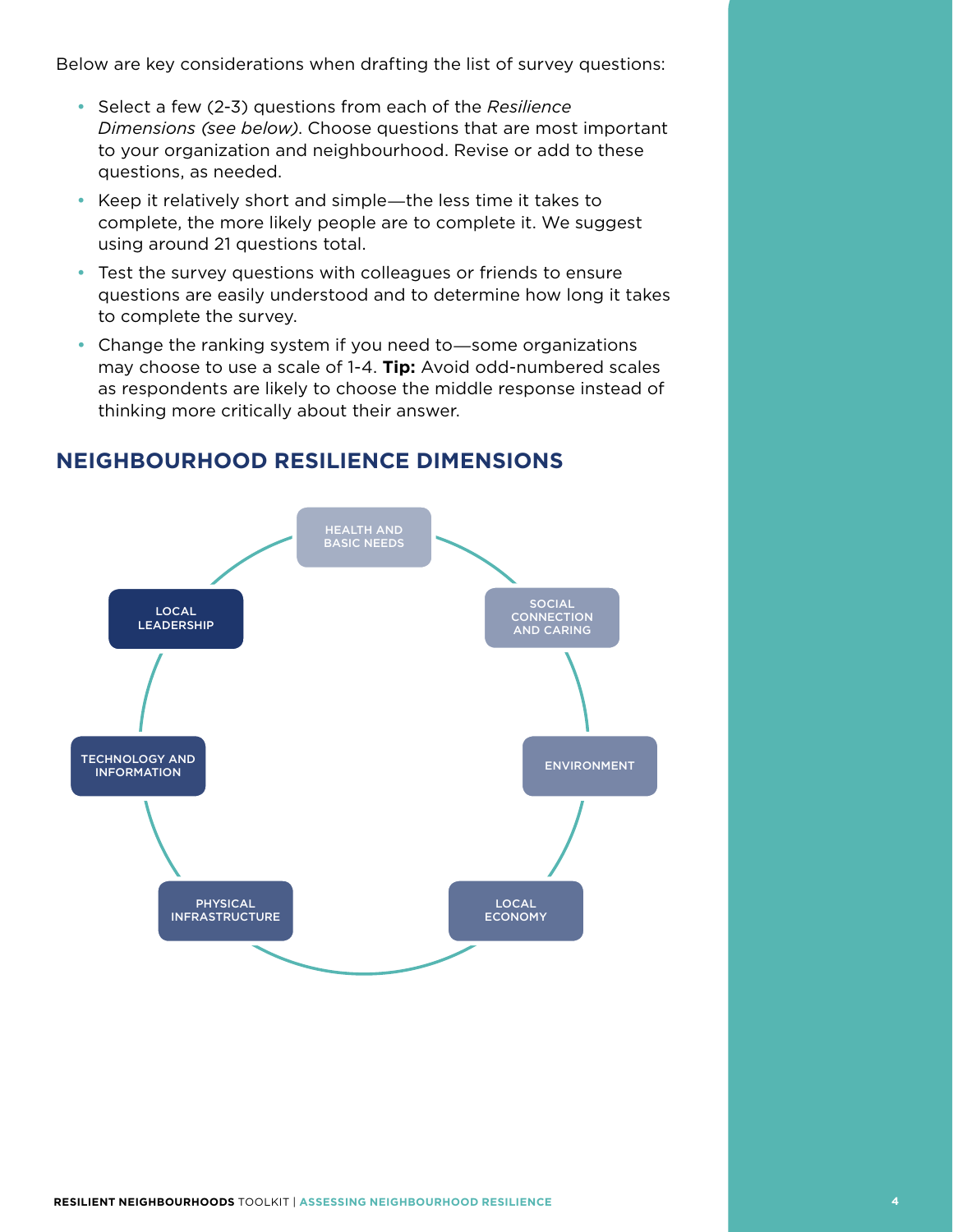#### **STEP 3: CONDUCT THE SURVEY**

#### **WHAT TO INCLUDE**

Prepare a short, simple introductory statement that you will use to invite people to participate in the survey. The introduction should include information about your organization and the purpose of the survey.

#### **EXAMPLE INTRODUCTION:**

#### **WELCOME TO THE [ORGANIZATION NAME] NEIGHBOURHOOD RESILIENCE SURVEY!**

Thank you for taking part in this important survey to measure resilience in [neighbourhood name]. This survey will help us understand some of our opportunities as a community to make our neighbourhood more resilient, and address some of the challenges we face.

The survey should take approximately [length of time] to complete. There are no right or wrong answers: if you don't know answers to some of the questions, respond to the best of your knowledge.

Explain how the results of the survey will be used and provide details about whether or not responses will be kept anonymous. Identifying or personal information is not necessary to collect, but you may choose to have a section for people to provide you with their contact information should they wish to come to future workshops or get involved in building neighbourhood resilience. If so, this information should be kept private.

#### **SENDING THE SURVEY**

Ensure you send the survey to people from different backgrounds and perspectives. Consider whether you need to translate the survey, help people to fill it out etc. Consider whether youth, elders, people with disabilities, Indigenous Peoples and People of Colour, newcomers and people with low-incomes are well represented in who you send it to―and how accessible the survey is. Some digital platforms you may wish to use include Survey Monkey or Google Surveys.

Include a deadline by which you expect responses to ensure people complete the survey in time.

*Other organizations may be willing to send your survey out so that you can reach a more diverse group of people within your community.*

Once the survey is sent, send follow-up requests for responses at least once, and in accordance with a deadline you establish.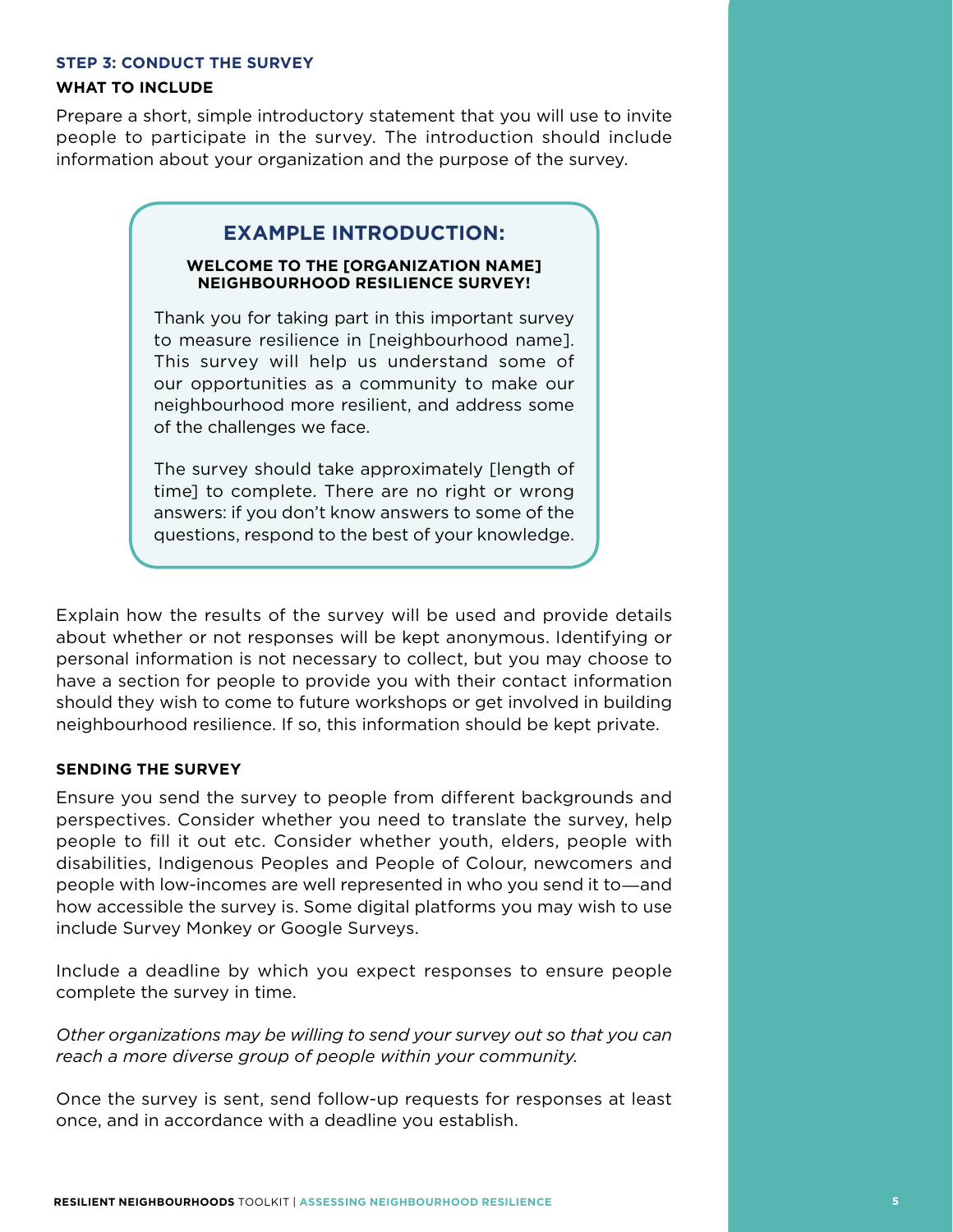#### **STEP 4: ANALYZE AND SUMMARIZE RESULTS**

It may be helpful to use guiding questions to help review results. They should be used in conjunction with a more in-depth analysis (described below). These guiding questions below may also be useful in Step 5, Generating your Neighbourhood Resilience Report Card. You may also choose to review survey results from My Health, My Community, which provides an overview of health and wellbeing indicators at the community level.

#### **GUIDING QUESTIONS**

- 1. Do any of these results surprise you? Which ones and why?
- 2. Do the results reaffirm what you intuitively knew to be true? Which ones and how?
- 3. Could any of the questions be interpreted differently by different people? If yes, how does that difference in interpretation affect the assessment outcomes?

#### **ANALYSIS**

**Shocks and Stresses Assessment:** Gather responses from all of the Shocks and Stresses Assessment sheets. Respondents may have already indicated the top 3 shocks and top 3 stresses they are concerned about. If not, calculate the top 3 shocks and top 3 stresses by assigning a numerical value (from 0 to 3) next to each response (see table below). Total the points for each section, and select the 3 highest scoring shocks and stresses for each survey. Combine the top ranking shocks and stresses for all surveys and determine the most common 5 shocks and stresses.

| How likely do you<br>think it is that each of<br>the following shocks<br>will occur? |                    | How serious would the<br>potential impacts of each of<br>the following shocks be for<br>your community? |                          | How concerned are you<br>about each of the following<br>shocks affecting your<br>community? |             |
|--------------------------------------------------------------------------------------|--------------------|---------------------------------------------------------------------------------------------------------|--------------------------|---------------------------------------------------------------------------------------------|-------------|
| Not at all likely                                                                    | $\Omega$<br>points | Low Impacts                                                                                             | points                   | Not at all concerned                                                                        | points      |
| Not very likely                                                                      | point              | Moderate Impacts                                                                                        | point                    | Not very concerned                                                                          | point       |
| Somewhat likely                                                                      | 2<br>points        | Considerable Impacts                                                                                    | $\overline{2}$<br>points | Somewhat concerned                                                                          | 2<br>points |
| Very likely                                                                          | 3<br>points        | Extreme Impacts                                                                                         | 3<br>points              | Very concerned                                                                              | 3<br>points |

**Neighbourhood Resilience Baseline Assessment:** A simple analysis of survey responses includes calculating the percentage of respondents who have indicated a particular ranking. This helps you to see how popular a particular answer was, and how many in your community agree. You can do this by assigning points to each response. For example, using the ranking scale mentioned above where 1=strongly disagree and 4=strongly agree, you can count the number of respondents who agree (those who indicate they agree or strongly agree) with a particular indicator. If a majority of respondents circle agree or strongly agree, this is an area of strength in the community. If a majority select disagree or strongly disagree, this is an area for improvement. A community profile can be developed based on these results.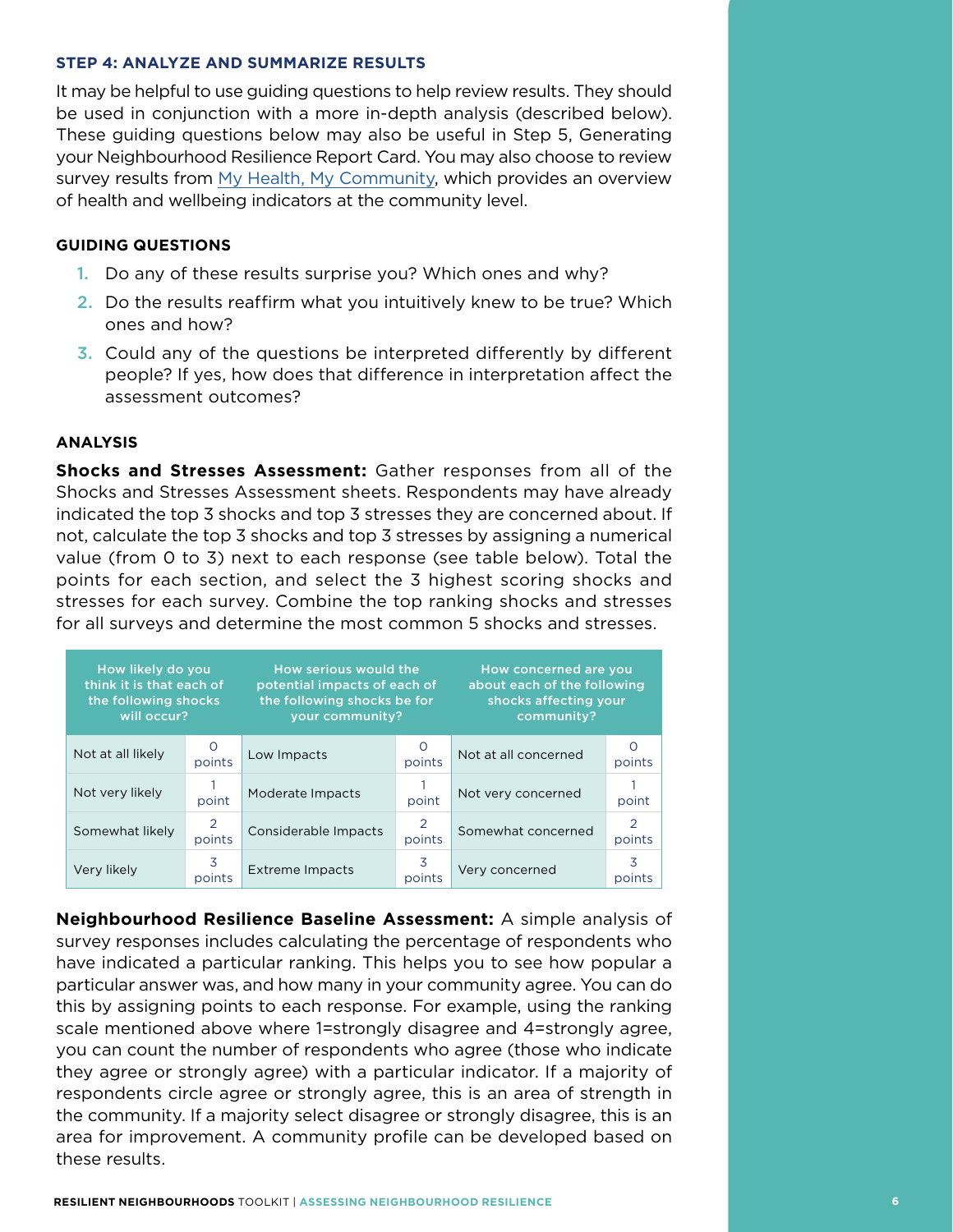Gather together responses from all of the Baseline Assessment sheets. Calculate the average for each Resilience Dimension. Determine which Resilience Dimension had the most negative ratings (strongly disagree), and which had the most positive ones (strongly agree). Use a scale from 1–4 for "strongly disagree to "strongly agree", and 0 for "don't know" (see table below). Add up the numbers for each response. Total the points for each "Resilience Dimension" area. This will help paint a picture of the conditions of resilience in your neighbourhood.

#### *Example*

| <b>Dimension</b>                      | Indicator                                                               |                      |         | Response   |                        |               |
|---------------------------------------|-------------------------------------------------------------------------|----------------------|---------|------------|------------------------|---------------|
| e.g. Health and<br><b>Basic Needs</b> | e.g. My neighbourhood<br>supports programs for<br>children and families | strongly<br>disagree | diagree | agree<br>3 | strongly<br>agree<br>4 | don't<br>know |

#### **STEP 5. GENERATE YOUR NEIGHBOURHOOD RESILIENCE REPORT CARD**

Use the *Neighbourhood Resilience Report Card (see Appendix)* to capture a summary of the results. This tool can be used to report back to participants on results of the survey, and is an important foundation for your Neighbourhood Resilience Action Plan.

#### **STEP 6: REVISE OR REFINE YOUR NEIGHBOURHOOD RESILIENCE REPORT CARD**

Develop a description of the current condition of neighbourhood resilience. The aim is to distill from the summary results with the key resilience characteristics of your neighbourhood across all dimensions of resilience, and identify your top shocks and stresses. This illustrative summary of your neighbourhood constitutes the baseline.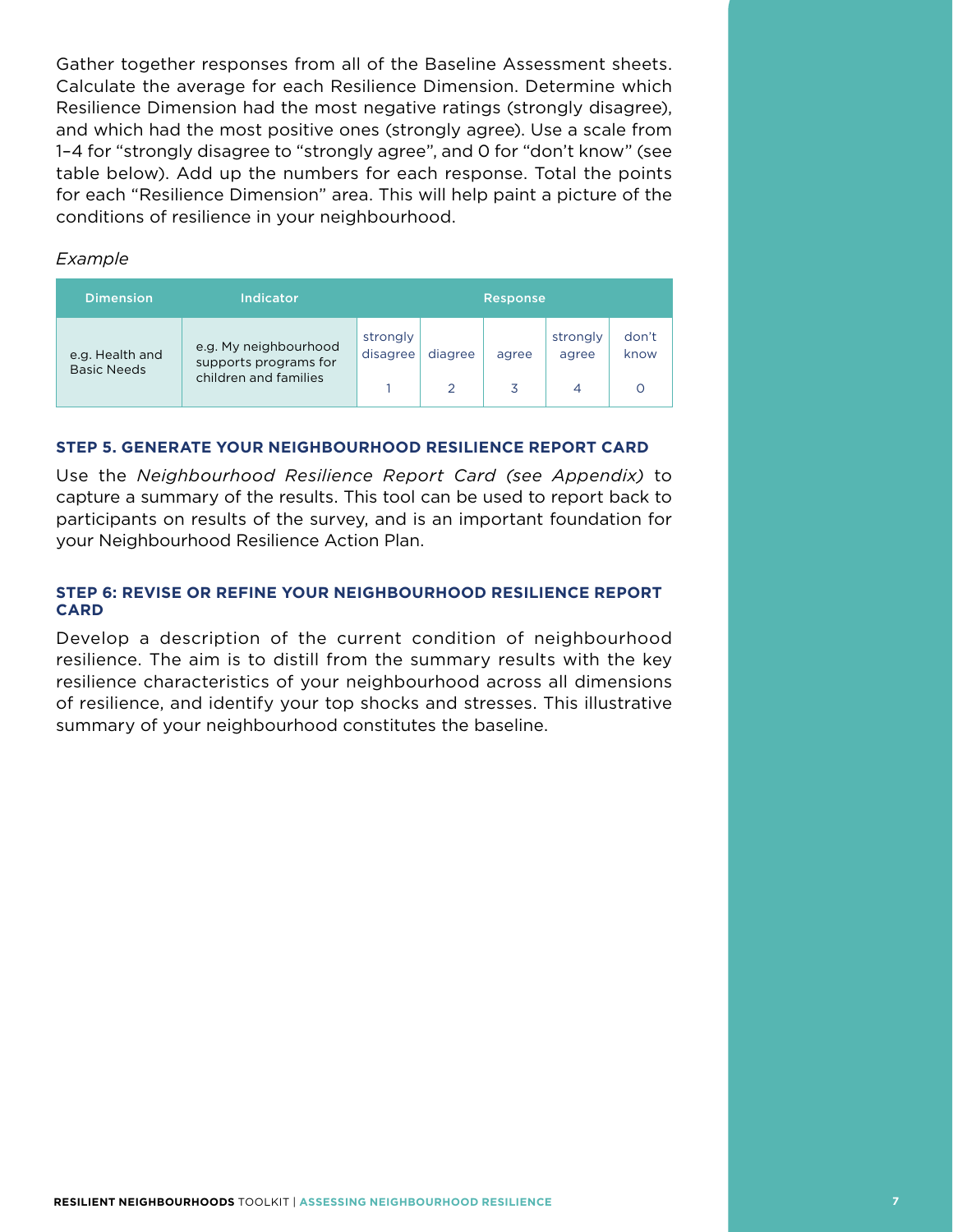## **SHOCKS AND STRESSES QUICK FACTS**

As you embark on discussions about shocks and stresses in your neighbourhood, it may be helpful to use some of the facts below to highlight the many intersecting risks we face. Our knowledge of our shocks and stresses is constantly changing, but at the time of the development of this toolkit, these facts are accurate.

You could use these facts informally when discussing each element of the process, or in your own materials and worksheets.

| <b>EARTHQUAKES</b>                                             | There is a 100% chance Vancouver and the Lower<br>Mainland will be hit by a damaging earthquake; we just<br>don't know when. The last earthquake in our area to<br>register magnitude 9.0 or larger happened in 1700 and<br>was experienced by local First Nations who have oral<br>histories of this event.                                                                     |  |
|----------------------------------------------------------------|----------------------------------------------------------------------------------------------------------------------------------------------------------------------------------------------------------------------------------------------------------------------------------------------------------------------------------------------------------------------------------|--|
|                                                                | Less than half of Vancouverites report being prepared for<br>an earthquake.                                                                                                                                                                                                                                                                                                      |  |
|                                                                | The concentration of earthquakes in this region is due<br>to the presence of active faults, or breaks, on the earth's<br>crust that make up the Pacific Ring of Fire-where<br>approximately 90% of the world's earthquakes occur.<br>The plates that make up the earth's crust are moving<br>constantly at a speed of 2 to 10cm per year-about how<br>fast our fingernails grow. |  |
|                                                                | An earthquake occurs when plates slide against each<br>other. The west coast of BC has unique risk because it is<br>one of the few areas in the world where all three types<br>of plate movements occur. Plates either slide past one<br>another, collide towards each other or diverge, each<br>creating different types of earthquakes, which affect<br>buildings differently. |  |
|                                                                | Hundreds of thousands of people in the region would be<br>displaced by a major earthquake, with up to \$100 billion<br>in damages.                                                                                                                                                                                                                                               |  |
|                                                                | Learn more here:<br>vancouver.ca/home-property-development/earthquake.aspx                                                                                                                                                                                                                                                                                                       |  |
| <b>SEA LEVEL RISE</b><br><b>AND COASTAL</b><br><b>FLOODING</b> | Conservative models predict a minimum sea level rise of<br>1m by 2100 that will impact 13 km <sup>2</sup> of land in Vancouver-\$7<br>billion of land, buildings and infrastructure.                                                                                                                                                                                             |  |
|                                                                | Sea level rises will also increase the frequency and<br>severity of coastal flooding and storm surges, threatening<br>shoreline habitats, parks and low-lying urban areas and<br>infrastructure.                                                                                                                                                                                 |  |
|                                                                | Approximately \$1 billion of flood management<br>infrastructure will be needed to deal with the sea level rise<br>by the year 2100.                                                                                                                                                                                                                                              |  |
|                                                                | In 2019, City Council declared a climate emergency and<br>sought appropriate actions to ensure the City of Vancouver<br>is doing our part to mitigate this damage.                                                                                                                                                                                                               |  |
|                                                                | Learn more here:<br>vancouver.ca/green-vancouver/sea-level-rise.aspx                                                                                                                                                                                                                                                                                                             |  |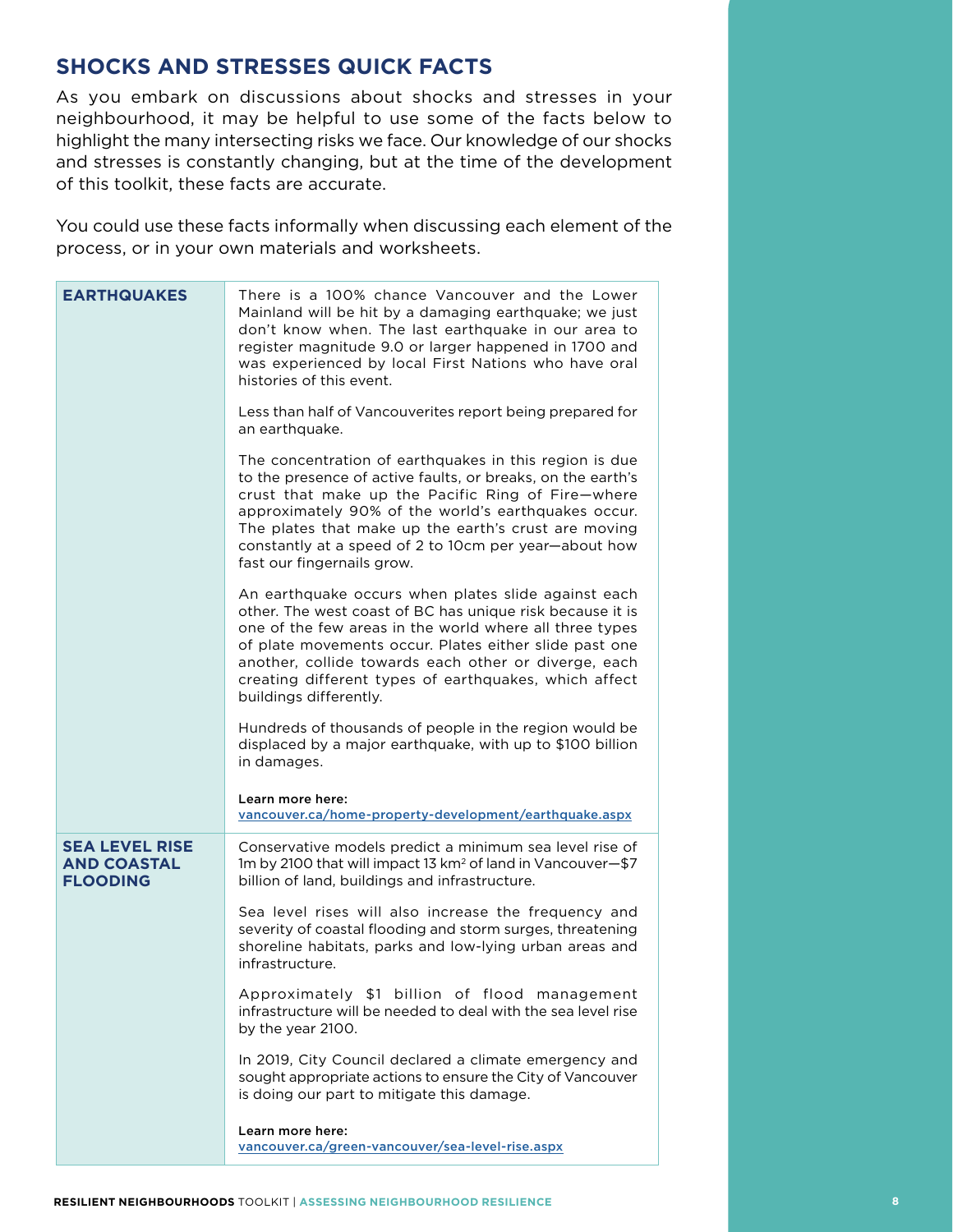| <b>EXTREME</b><br><b>WEATHER AND</b>          | Climate change is causing hotter, drier summers. By<br>2050:                                                                                                                                                                                                                                                                                                                                                                                                                              |  |
|-----------------------------------------------|-------------------------------------------------------------------------------------------------------------------------------------------------------------------------------------------------------------------------------------------------------------------------------------------------------------------------------------------------------------------------------------------------------------------------------------------------------------------------------------------|--|
| <b>TEMPERATURES</b>                           | • Warm days will be 4°C hotter and heat waves<br>more frequent.                                                                                                                                                                                                                                                                                                                                                                                                                           |  |
|                                               | • We will experience double the number of days<br>above 25°C compared to 2019.                                                                                                                                                                                                                                                                                                                                                                                                            |  |
|                                               | There will be 20% less rain, resulting in increasing<br>duration and frequency of droughts that will<br>impact wildlife, vegetation and trees.                                                                                                                                                                                                                                                                                                                                            |  |
|                                               | Climate change is also causing warmer, wetter winters in<br>Vancouver, which includes:                                                                                                                                                                                                                                                                                                                                                                                                    |  |
|                                               | Intensity of heavy rainfall increases by 35%                                                                                                                                                                                                                                                                                                                                                                                                                                              |  |
|                                               | 21% increase in rainfall on wettest days<br>$\bullet$                                                                                                                                                                                                                                                                                                                                                                                                                                     |  |
|                                               | 58% decrease in snowpack on the north shore<br>$\bullet$                                                                                                                                                                                                                                                                                                                                                                                                                                  |  |
|                                               | • 72% decrease in frost days                                                                                                                                                                                                                                                                                                                                                                                                                                                              |  |
|                                               | • Extreme heat and cold are already impacting<br>Vancouverites.                                                                                                                                                                                                                                                                                                                                                                                                                           |  |
|                                               | Learn more here:                                                                                                                                                                                                                                                                                                                                                                                                                                                                          |  |
|                                               | vancouver.ca/green-vancouver/climate-change-adaptation-<br>strategy.aspx                                                                                                                                                                                                                                                                                                                                                                                                                  |  |
|                                               |                                                                                                                                                                                                                                                                                                                                                                                                                                                                                           |  |
| <b>FOREST FIRES</b><br><b>AND AIR QUALITY</b> | 2017 and 2018 were the worst fire seasons recorded in<br>BC.                                                                                                                                                                                                                                                                                                                                                                                                                              |  |
|                                               | In 2017 alone, 1.2 million hectares of land burned, over<br>\$568 million was spent on fire suppression, and over<br>65,000 British Columbians were displaced, with many<br>evacuees coming to Vancouver for support and shelter.                                                                                                                                                                                                                                                         |  |
|                                               | The number of climate refugees will increase and air<br>quality will worsen for Vancouverites as a result of<br>regional fires, and risk of more localized forest fires will<br>increase.                                                                                                                                                                                                                                                                                                 |  |
|                                               | Learn more here:<br>www2.gov.bc.ca/gov/content/safety/wildfire-status                                                                                                                                                                                                                                                                                                                                                                                                                     |  |
| <b>REGIONAL</b><br><b>FLOODING</b>            | The Lower Mainland is at significant risk of flooding from<br>the Fraser River and coastal storm surge events that<br>threaten significant regional infrastructure and supply<br>chains.                                                                                                                                                                                                                                                                                                  |  |
|                                               | Worst case flooding today is estimated to cost \$19 billion<br>for coastal flooding and \$22 billion for riverine flooding.<br>Without active risk reduction measures, this is projected<br>to increase to \$24 and 32 billion respectively by 2100.                                                                                                                                                                                                                                      |  |
|                                               | Parts of the Fraser River have flooded before, in 1894 and<br>1948, the first of which was the largest Fraser River flood<br>on record. It was caused by rapid snowmelt and flooded<br>between Harrison and Richmond. The 1948 flood was the<br>second largest but caused more damage because of the<br>increase in settlement along the flood plain. This flood<br>triggered the evacuation of 16,000 people, damaged<br>or destroyed 2,000 homes, and cost \$210 million in<br>damages. |  |
|                                               | Learn more here:<br>fraserbasin.bc.ca                                                                                                                                                                                                                                                                                                                                                                                                                                                     |  |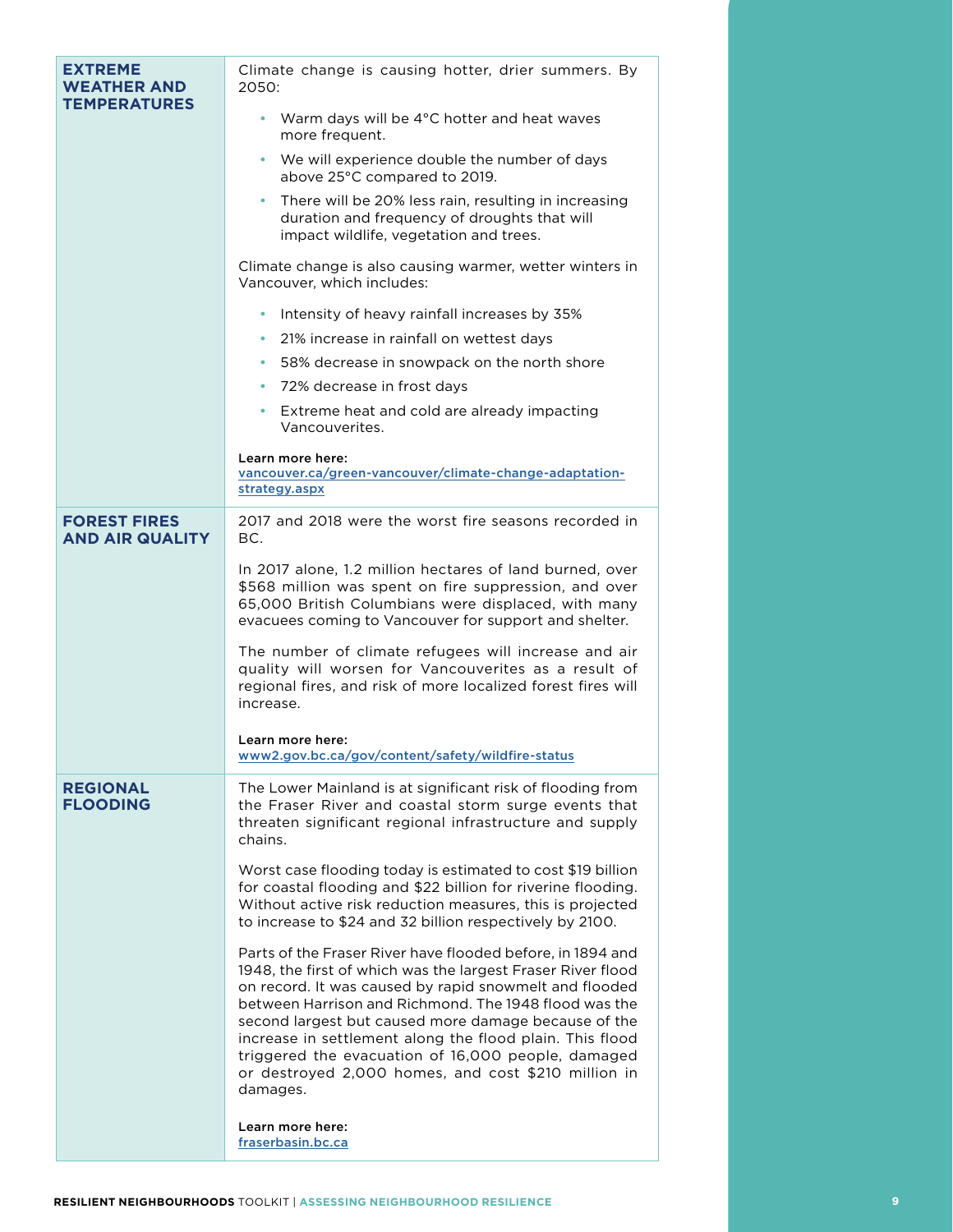| <b>OPIOID</b><br><b>POISONING CRISIS</b> | The ongoing opioid emergency is one example of a<br>public health emergency. A poisoned opioid supply has<br>resulted in thousands of lives lost and millions of dollars<br>re-directed towards response. Exacerbated by stigma,<br>a shock occurs every time a new poisoned supply is<br>released in Vancouver. Approximately 1,489 people died<br>of drug overdose in B.C. in 2018.<br>Learn more here:<br>vancouver.ca/people-programs/drugs.aspx |
|------------------------------------------|------------------------------------------------------------------------------------------------------------------------------------------------------------------------------------------------------------------------------------------------------------------------------------------------------------------------------------------------------------------------------------------------------------------------------------------------------|
| <b>OIL SPILLS</b>                        | Marine and pipeline oil spills increase in likelihood with<br>increased shipping.<br>A worst-case marine oil spill may cost over \$1 billion to                                                                                                                                                                                                                                                                                                      |
|                                          | the local economy and in clean up, and may expose a<br>significant number of people to toxic fumes.                                                                                                                                                                                                                                                                                                                                                  |
|                                          | A 2014 study indicates Vancouver's US\$31 billion brand<br>value could be impaired by US\$3 billion from a major oil<br>spill.                                                                                                                                                                                                                                                                                                                       |
|                                          | Learn more here:<br>vancouver.ca/home-property-development/oil-spill-<br>response.aspx                                                                                                                                                                                                                                                                                                                                                               |
| <b>HAZARDOUS</b><br><b>MATERIALS</b>     | Hazardous materials move regularly through Vancouver<br>via road, sea and rail. Many are concentrated around port<br>and industrial lands. HazMat incidents contaminate soil,<br>air and water, threatening human and ecological health.<br>For example, in 2015 a container fire spread toxic smoke<br>across parts of East Vancouver for 2 days before being<br>extinguished.                                                                      |
|                                          | Learn more here:<br>www2.gov.bc.ca/gov/content/environment/air-land-water/<br>spills-environmental-emergencies                                                                                                                                                                                                                                                                                                                                       |
| <b>RESIDENTIAL</b><br><b>FIRES</b>       | Vancouver Fire and Rescue Services responds to<br>hundreds of fires annually. Each year 20-30 of these<br>require an Emergency Social Services (ESS) response<br>to provide basic needs support to evacuees with no<br>alternative shelter or support networks.                                                                                                                                                                                      |
|                                          | Learn more here:<br>vancouver.ca/your-government/vancouver-fire-and-rescue-<br>services.aspx                                                                                                                                                                                                                                                                                                                                                         |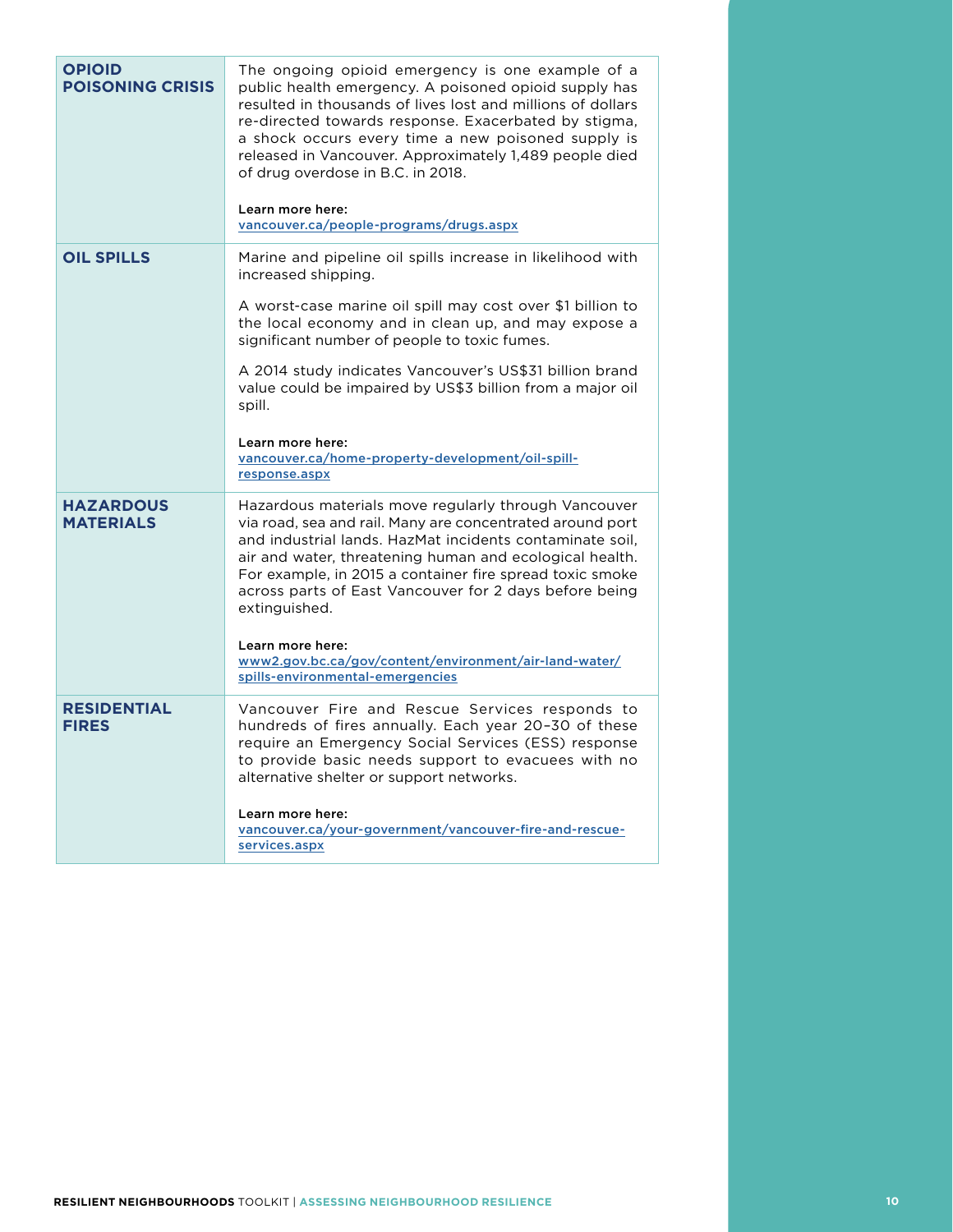## **STRESSES FACT SHEET**

| <b>AFFORDABILITY</b>              | Consistently identified as the least affordable city in<br>North America, unaffordable commercial and residential<br>properties, coupled with low average incomes, and rising<br>costs of food and services fuel the affordability crisis.<br>Employers are challenged to attract and retain talent,<br>while young families are moving away from the city.<br>Learn more here:<br>vancouver.ca/people-programs/housing-vancouver-<br>strategy.aspx |
|-----------------------------------|-----------------------------------------------------------------------------------------------------------------------------------------------------------------------------------------------------------------------------------------------------------------------------------------------------------------------------------------------------------------------------------------------------------------------------------------------------|
| <b>FOOD INSECURITY</b>            | In Vancouver 10% of households experience food<br>insecurity, with single mothers having the highest rates of<br>any household type at 34% food insecure (5 times higher<br>than couples with no children).                                                                                                                                                                                                                                         |
|                                   | Food insecurity has life-long impacts on health and<br>wellbeing of individuals and communities. Food security<br>is also threatened by a decline in culturally-appropriate<br>foods. For example, 56% of food service retailers in<br>Chinatown were lost between 2009 and 2016.                                                                                                                                                                   |
|                                   | Learn more here:<br>vancouver.ca/people-programs/vancouvers-food-<br>strategy.aspx                                                                                                                                                                                                                                                                                                                                                                  |
| <b>HOMELESSNESS</b>               | The 2018 homeless count identified 2,181 homeless<br>people in Vancouver. Indigenous people are vastly<br>overrepresented in these numbers.                                                                                                                                                                                                                                                                                                         |
|                                   | In 2018 and 2019, modular housing has been constructed<br>as a temporary response to this crisis.                                                                                                                                                                                                                                                                                                                                                   |
|                                   | Learn more here:<br>vancouver.ca/people-programs/homeless-and-low-income-<br>resources.aspx                                                                                                                                                                                                                                                                                                                                                         |
| <b>POVERTY</b>                    | More than 1 in 5 children in Metro Vancouver live in<br>poverty, including more than 40% of children in single-<br>parent homes.                                                                                                                                                                                                                                                                                                                    |
|                                   | Nearly half of residents in Vancouver do not earn a living<br>wage, while 70% of people in the Downtown Eastside are<br>considered low income.                                                                                                                                                                                                                                                                                                      |
|                                   | Learn more here:<br>engage.gov.bc.ca/bcpovertyreduction                                                                                                                                                                                                                                                                                                                                                                                             |
| <b>SOCIAL</b><br><b>ISOLATION</b> | According to the 2017 Vancouver Foundation Connect<br>and Engage report, around half of respondents find<br>it difficult to make friends, and approximately 1/4 of<br>respondents find that they are alone more often than they<br>would like.                                                                                                                                                                                                      |
|                                   | Learn more here:<br>vancouverfoundation.ca/our-work/initiatives/connections-<br>and-engagement                                                                                                                                                                                                                                                                                                                                                      |